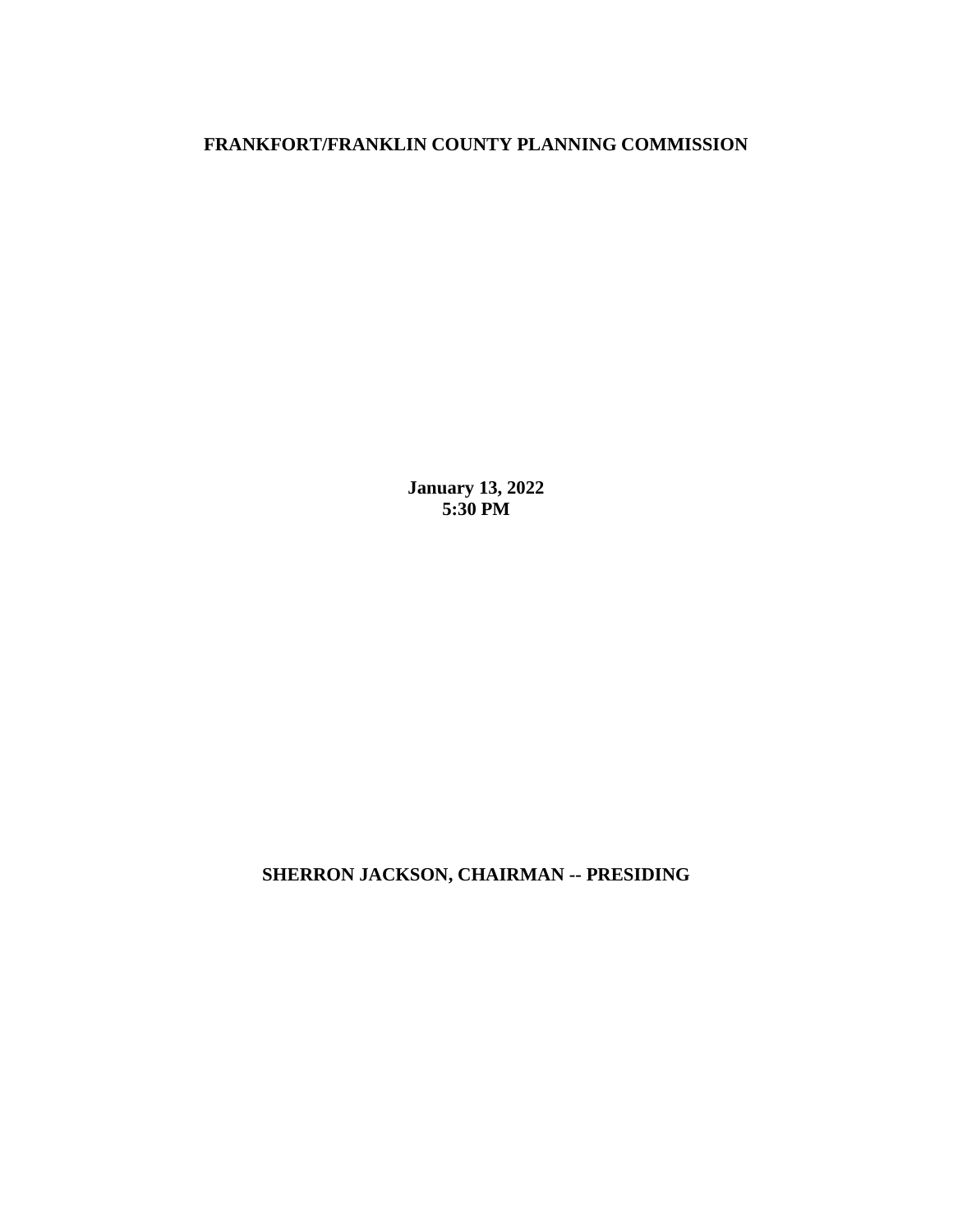The meeting was called to order at 5:30 p.m.

Chairman Jackson asked the Secretary to Call the Roll.

## MEMBERS PRESENT:

David Boggs Keith Lee Paul Looney Timothy Luscher William I. May, Jr. Darrell Sanderson Charles Stewart Brent Sweger Russell Wright Sherron Jackson, Chairman

(10)

Also Present:

Edwin Logan, Commission Attorney Eric Cockley, Director, Frankfort Department of Planning & Community Development Robert Hewitt, Director, Franklin County Planning & Building Codes Department Jordan Miller, Senior Planner, Frankfort Department of Planning & Community Development Bed Judah, Planning Supervisor, Franklin County Planning & Building Codes Department

There being a quorum, the meeting was called to order.

Chairman Jackson asked for a motion to approve the minutes of the December 9, 2021 meeting. Mr. Luscher made the motion to approve the minutes. The motion was seconded by Mr. Boggs and passed unanimously.

Chairman Jackson asked for a motion to approve the payment of bills. Mr. Boggs made a motion to approve the following bills:

| The following checks were signed on December 13, 2021: |           |
|--------------------------------------------------------|-----------|
| Ed Logan (Legal fee, December)                         | \$1500.00 |
| Vickie Sewell (PC Secretarial Dec)                     | \$300.00  |
| Dawn McDonald (BZA Secretarial Oct, Nov, Dec)          | \$225.00  |
|                                                        |           |
| Ed Logan (Legal Fee, January)                          | \$1500.00 |
| Frankfort NewsMedia (Ad # 1369565)                     | \$213.44  |
| Frankfort NewsMedia (Ad# 1351936)                      | \$ 311.88 |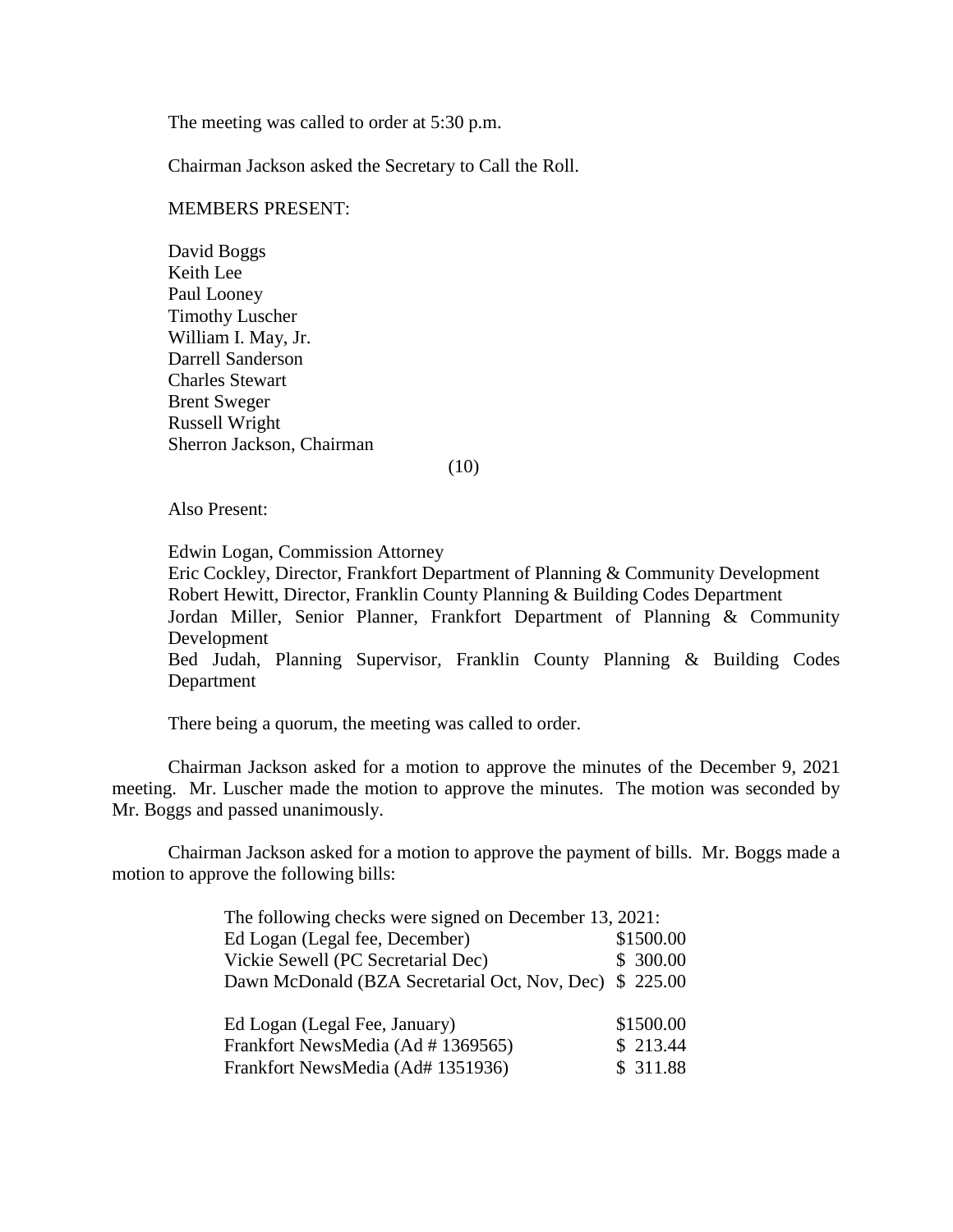The motion was seconded by Mr. Luscher and passed unanimously.

Under Staff Items, Chairman Jackson asked for acceptance and approval of the 2022 Planning Commission meeting calendar. Without objection, the calendar was approved.

Mr. Cockley provided an update on the Comprehensive Plan. He stated that staff, Chairman Jackson and Russell Wright had met with the consultant to go over the project management plan and to determine the subcommittees that would be needed and the processes and outreach programs that would be used.

Mr. Cockley stated that the group discussed the make-up of the Comprehensive Plan Advisory Committee and the public members that will be included. He stated that they had discussed the project name for the Comprehensive Plan Update and the branding that would be used.

Mr. Sweger asked if the committee had talked about the schedule and when it would be released to the public. Mr. Cockley stated that the documents would be given at the kick-off.

Chairman Jackson asked Mr. Cockley if there was a date set for the public kick-off. Mr. Cockley stated that no firm date had yet to be set.

Chairman Jackson asked the Secretary to introduce the first item on the agenda:

**PUBLIC HEARING: Kendra & George C. Quire are requesting approval of a zone map amendment from Agricultural District "AG" to Rural Residential District "RR" for a 1.51-acre portion of the property located at 994 Shadrick Ferry Road. The tract is more specifically identified as PVA Map Number 059-00-00-008.00. (County item)**

Mr. Darrell Sanderson joined the meeting.

The Secretary swore in all speakers.

Under questioning by Mr. Logan, Mr. Judah stated that he had reviewed the application for zone map amendment and that he had prepared the staff report for the item. Mr. Judah testified that the report and his findings were based upon his education, training & experience in the field of planning. Mr. Judah stated that there were no additions or deletions he wished to make to his report.

Mr. Logan asked that the staff report be entered into the record and asked Mr. Judah to provide a summary of the staff report to the Planning Commission.

Under Commission questioning, Chairman Jackson asked what the minimum lot size in Rural Residential zone district was. Mr. Judah stated that it was 1 ½ acres.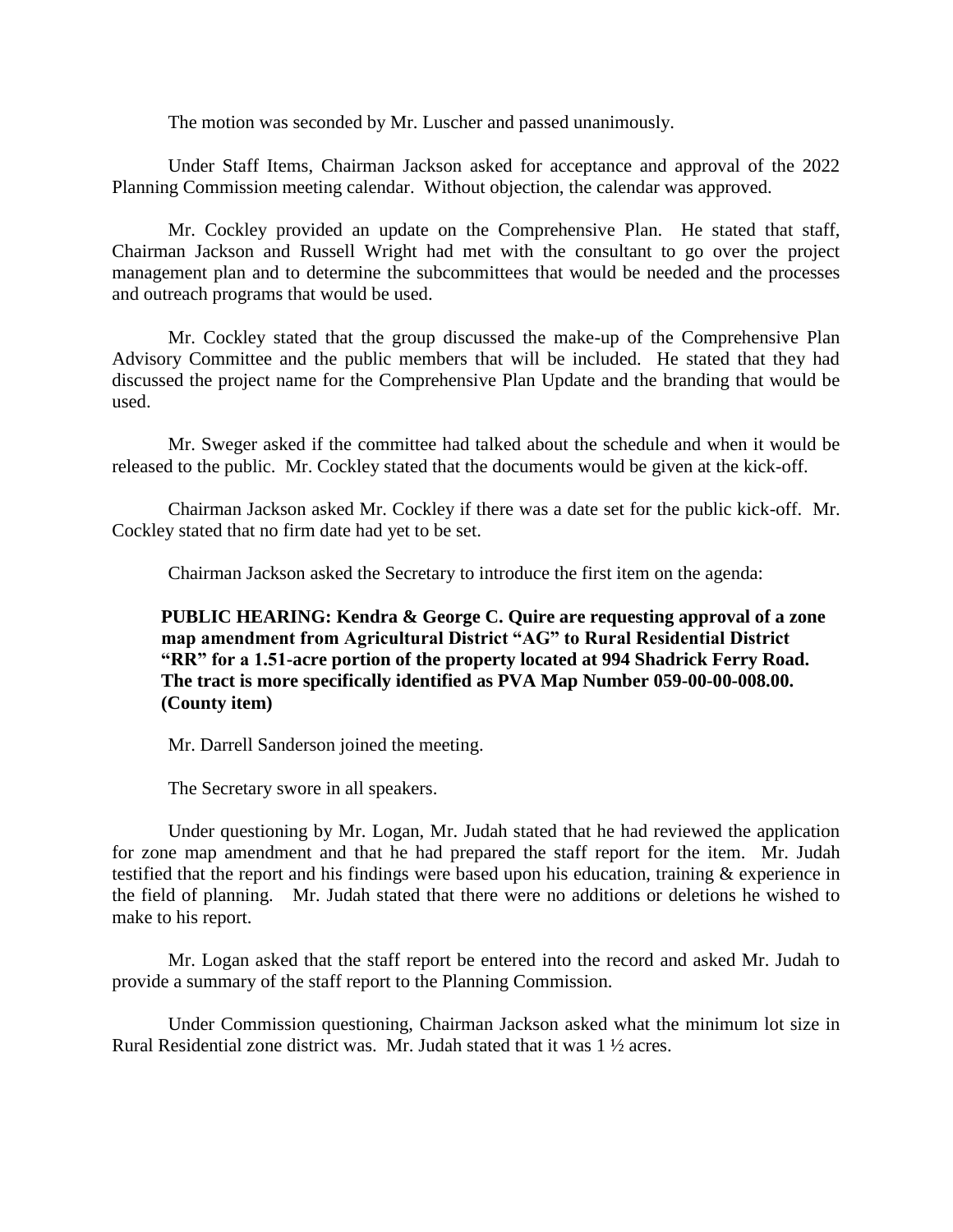Chairman Jackson asked if the plat presented in the staff report was creating a nonconforming lot. Mr. Judah responded that the plat will not be approved until the rezoning has been approved by Fiscal Court. He stated that both lots would then be conforming because one lot would be 1.5 acres and the other portion of the lot would be consolidated with the existing agricultural lot.

Mr. Sweger asked if the plat process would be administrative. Mr. Judah stated that it would.

Mr. Looney asked how a non-conforming lot was created. Mr. Judah stated he was not sure and did not wish to speculate and make an incorrect assumption.

Mr. Wright asked if the Transportation Cabinet's decision to not approve any new entrances in conjunction with the plat was troublesome. Mr. Judah stated that it was not due to the fact that no new structures are being proposed. He stated that the house will be on the new lot and the barn will be with the remaining agricultural property.

There were no further questions of Mr. Judah.

Mr. Charles Jones, Attorney for the applicant was present and stated that he and his clients had been provided with a copy of the Staff Report and that they were in agreement with the report and recommendation. Mr. Jones stated that the original tract was a 2.0 plus tract of property and pre-dated the adoption of the Zoning Regulations. He stated that the majority of the property in that area was zoned Agricultural. He stated that the garage is being "carved out" to be included with the larger tract.

There were no further questions of Mr. Jones.

Mr. May made a motion to close the Public Hearing, adopt the Staff Report as the Summary and to take action on the item at that meeting. The motion was seconded by Mr. Luscher and passed unanimously.

Mr. Luscher made a motion to adopt the proposed findings of fact one through four provided by staff in the staff report on page 12 of 13. The motion was seconded by Mr. May and passed unanimously.

Mr. Sweger made a motion to stop the making of findings of fact. The motion was seconded by Mr. Luscher and passed unanimously.

Mr. Lee made a motion to recommend to the Franklin County Fiscal Court that the request by Kendra & George C. Quire for approval of a zone map amendment from Agricultural District "AG" to Rural Residential District "RR" for a 1.51-acre portion of the property located at 994 Shadrick Ferry Road be approved. The motion was seconded by Mr. Luscher and passed unanimously.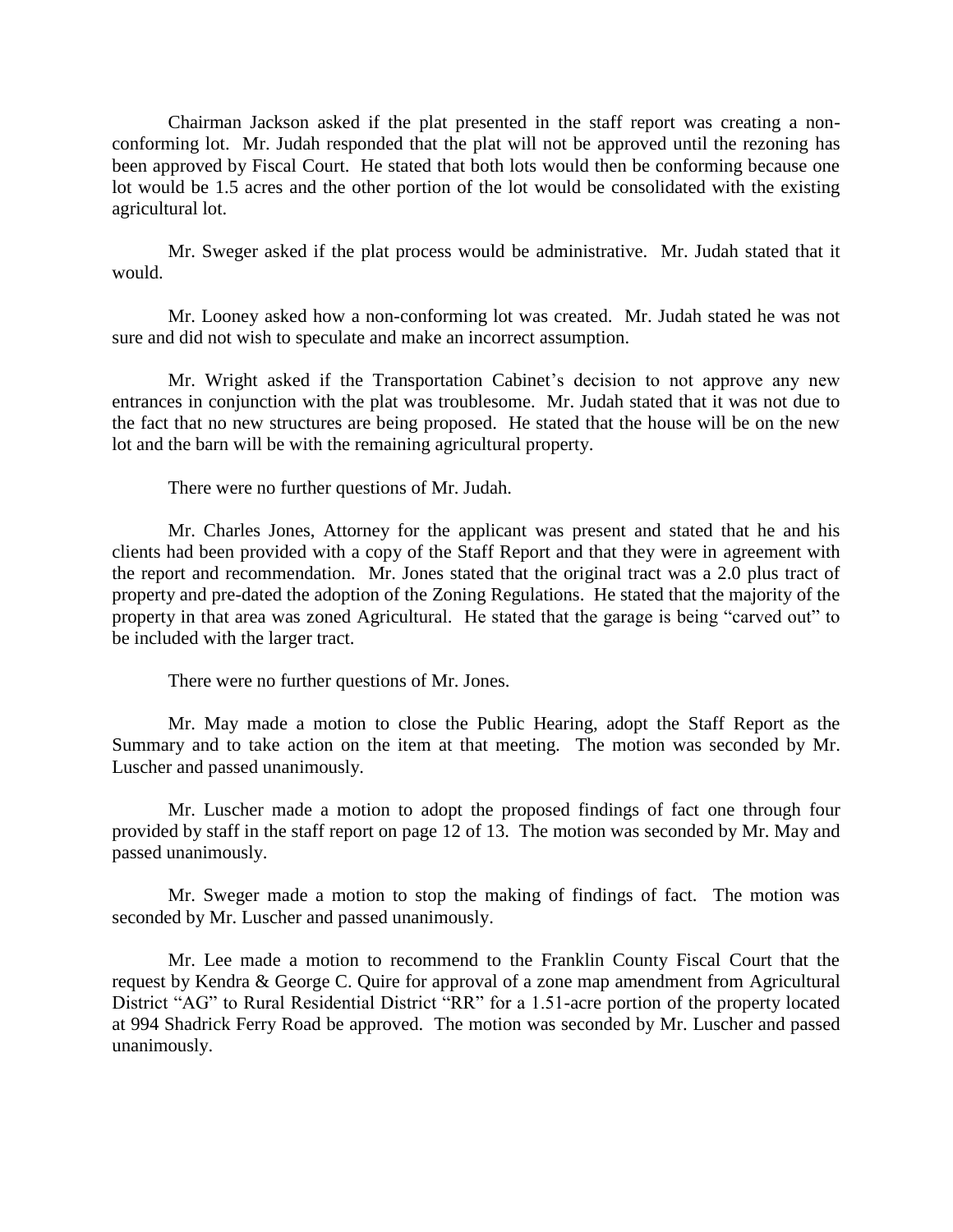Chairman Jackson asked the Secretary to introduce the next item:

## **Ampler Development is requesting approval of a Development Plan for a proposed 2,840 square foot Burger King restaurant to be constructed on the property located at 161 Arrowhead Court. The property is more specifically described as PVA map #086-00-00-017.11. (County Item)**

Mr. Judah presented the staff report to the Commission. He stated that the property was rezoned in 2017. He stated that the Planning Commission had, at that time, required that the development plan be presented to the Planning Commission for approval. Mr. Judah stated that the Technical Review Team had reviewed the Development Plan and had approved the Plan. Mr. Judah stated that staff also was recommending approval of the plan.

Chairman Jackson asked the applicant to present their case. Mr. Will Spaulding, Mr. Dan Peyton and Ms. Madison Moitoso were present. Mr. Spaulding stated that the development plan included two drive-thru lanes with a bypass lane on the outside of those two lanes. He stated that stormwater will be underground, along with all utilities. He stated that he was in agreement with the Staff Report and had no additional comments.

Chairman Jackson asked what the lines were that go through the middle of the lot. Mr. Spaulding stated that it was a previous access to the rear lot.

Mr. Sweger asked Mr. Spaulding to explain the underground retention system. Mr. Spaulding stated that the parking will be pervious pavers. He stated that the area underground will consist of #2 stone which will "wash" the run-off and then it will be released into the state right-of-way.

Mr. Lee made a motion to approve the request by Ampler Development for the approval of a Development Plan for the property located at 161 Arrowhead Court. The motion was seconded by Mr. Wright and passed unanimously.

Chairman Jackson asked the Secretary to introduce the next item:

**In accordance with Article 1.09 of the Frankfort Zoning Ordinance, Washington Hospitality Group LLC is requesting approval of a Waiver of Section 4.06.34 (E and F) of the City of Frankfort Zoning District Regulations in order to allow a hotel to provide food services and liquor sales to patrons who are not guests of the hotel as well as guests of the hotel for the property located at 300 Washington Street. The property is more particularly described as PVA Map #061-24-07-006.00. (City item)**

Mr. Jordan Miller presented the staff report to the Commission. Mr. Miller stated that the property was along 15,000 square feet in area. He stated that the property is zoned Special Historic and is located adjacent to the Central Business district. He stated that the building is currently vacant and that the last occupant had been the Commonwealth of Kentucky's Historic Preservation Office.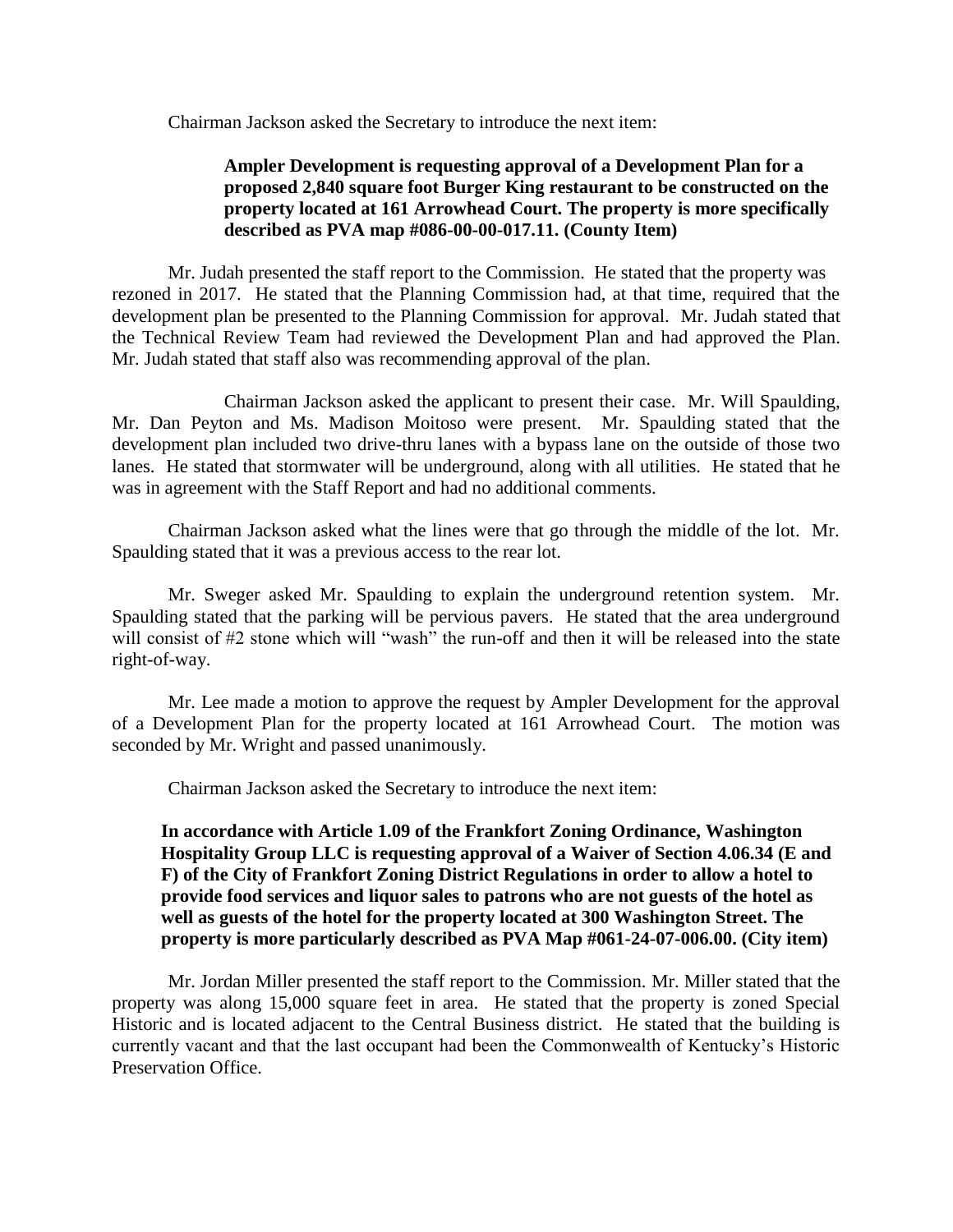Mr. Miller stated that he had reviewed the request and had proposed positive findings for the request. Mr. Miller stated that the Traffic Engineer had reviewed the request and had no issues, as long as the proposal meets the required parking spaces. Mr. Miller stated that 13 spaces are required and can be provided on site.

Mr. Miller stated that he had spoken with a representative of the First Presbyterian Church and their only concerns were allowing the hotel to use on-street parking and if that would conflict with the church's activities.

Mr. Miller stated that staff was recommending approval of the request.

Under questioning by the Commission, Mr. Lee asked if the applicants were considering a roof-top bar. Mr. Jordan stated that the applicants are not considering a roof-top bar. He did state that there is an existing 10' x 12' landing at the rear of the building that could be used as a lounge/sitting area, but that there would be no service there.

Mr. Lee asked if the Special Historic district provided for quiet hours. Mr. Jordan stated that there is an existing noise ordinance that would deal with afterhours noise.

Mr. Lee asked if events or weddings would be provided in the rear of the property. Mr. Miller stated that that would be a separate use and would be dealt with in a different manner.

Mr. Lee asked what time alcohol sales were permitted on Sunday. Mr. Luscher stated that alcohol sales were permitted on Sunday without conditions.

Chairman Jackson asked for the applicant to present their case. Ms. Rebecca Burnworth of Burnworth Design, located at 414 Plunkett Street, was present and stated that the applicants were in agreement with the staff report. She stated that the use would be primarily a hotel use, but that the applicants would like to have the ability to have the residents of Frankfort to also use and experience the property.

Mr. Tyler Bromagen and Ms. Amber Lagrew, owners of the property stated that they wished to restore the property and have it highlight the history of the area. They stated that they did not want to deprive local residents from the history of the structure. Mr. Lagrew stated that she felt it would be the first museum hotel in Frankfort and she wanted the residents to be able to see the structure.

Mr. Logan asked Mr. Bromagen and Ms. Lagrew if they were in agreement with the staff report. They stated that they were.

Chairman Jackson questioned the noise issue. The owners stated that the existing noise ordinance will take care of any issues presented. Chairman Jackson stated that there may be a situation wherein the church behind the property would have a function that may coincide with an outdoor function at the hotel. Mr. Bromagen stated that they would work with the Church to minimize problems.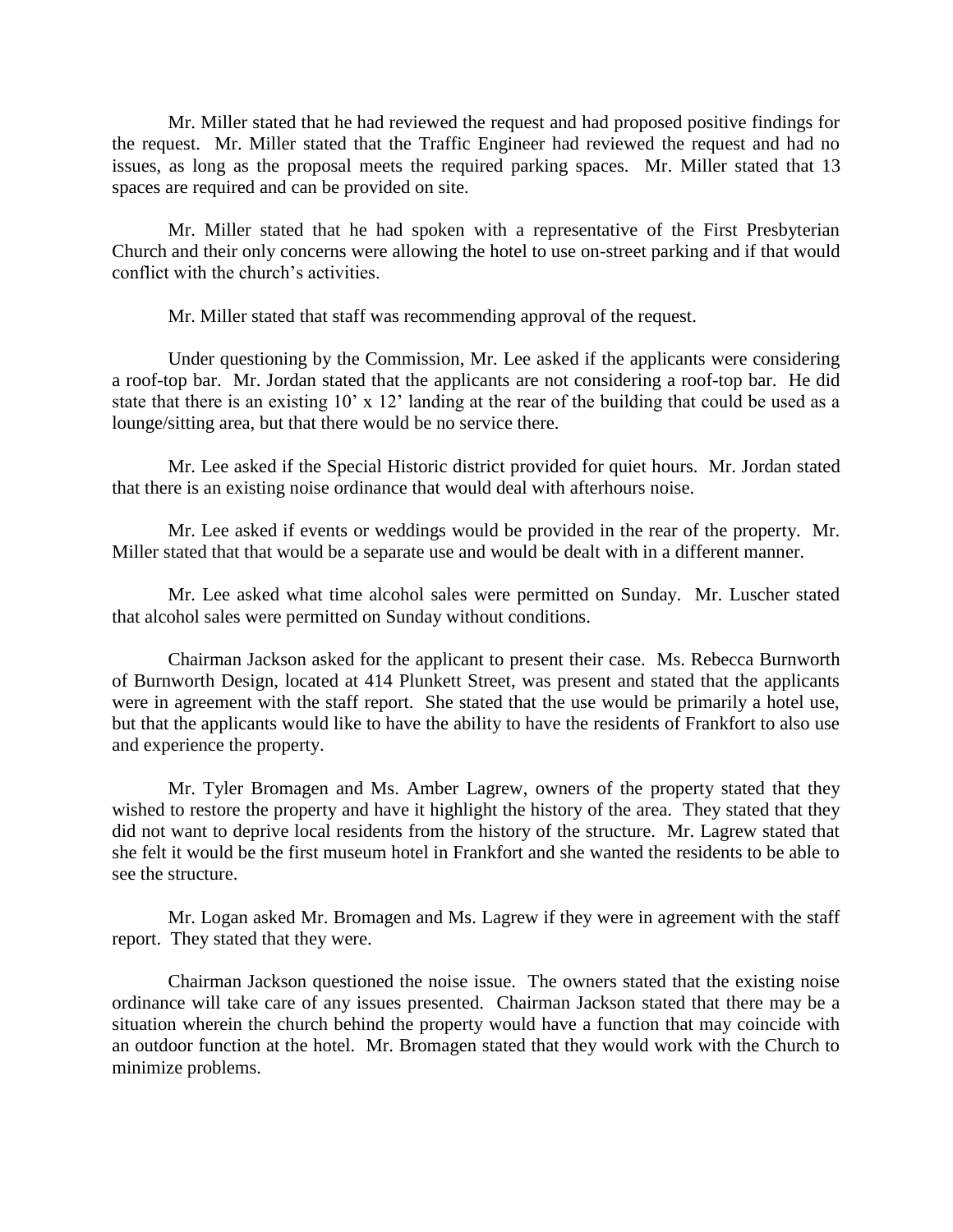Ms. Lagrew stated that they will also have valet parking off-site and will only be providing small plates for dining.

Mr. Lee asked what the maximum seating could be for the restaurant. Ms. Burnworth stated that 100 persons would be the maximum number of occupants, that that is larger than their goals. Ms. Lagrew added that they envision a capacity of 45 to 50 persons. She stated that if they were having a larger event they would like to extend to the rear/back yard but would be respectful of the city's noise ordinance.

Mr. Looney asked Mr. Miller if the six parking spaces that provide for the hotel use could be used for the restaurant. Mr. Miller stated that they would have to remain for the hotel use, only.

Mr. Logan asked Mr. Miller if the restaurant use was increased to up to 75 people, would that change his recommendation. Mr. Miller stated that it would not.

Mr. Lee asked if the Commission could put conditions on the waiver request. Mr. Logan stated that this request will also be considered for the Conditional Use Permit by the Architectural Review Board and they will be able to establish conditions for how the use will operate, as well.

Mr. May stated that the City already has a noise ordinance and can the Planning Commission impose other restrictions. Mr. Logan responded that they could not place conditions that would diminish the city regulations, but they could place conditions that would enhance the ordinance.

After further discussion, a motion was made by Mr. Lee to approve the applicant's request with the condition that no outdoor alcohol sales occur until after 1:00 pm. Mr. Luscher asked if Mr. Lee would consider modifying to allow for Bruch on Sundays of at least 12:00 noon. Mr. Lee agreed to the change. The motion was seconded by Chairman Jackson and failed by a vote of six to four. Those voting in favor of the motion were Mr. Boggs, Mr. Lee, Ms. Sanderson and Chairman Jackson. Those voting in opposition were Mr. Looney, Mr. Luscher, Mr. May, Mr. Stewart, Mr. Sweger and Mr. Wright.

A motion was then made by Mr. Sweger to approve the waiver, as requested without additional restrictions. The motion was seconded by Mr. May and was approved by a vote of seven to two. Those voting in favor were Mr. Looney, Mr. Luscher, Mr. May, Mr. Sanderson, Mr. Stewart, Mr. Sweger and Mr. Wright. Those voting against were Mr. Boggs, Mr. Lee and Chairman Jackson.

Under Other Business, Mr. Lee asked the Commission to thank the outgoing Chair and officers who have served over the last two years. Mr. Lee stated that the Nominating Committee was recommending that the Commission approve Mr. Wright as Chairman, Mr. May as Vice-Chairman and Mr. Luscher as Secretary-Treasurer. Mr. Lee made a motion to approve the Nominating Committee's recommendation. The motion was seconded by Mr. Boggs and passed unanimously.